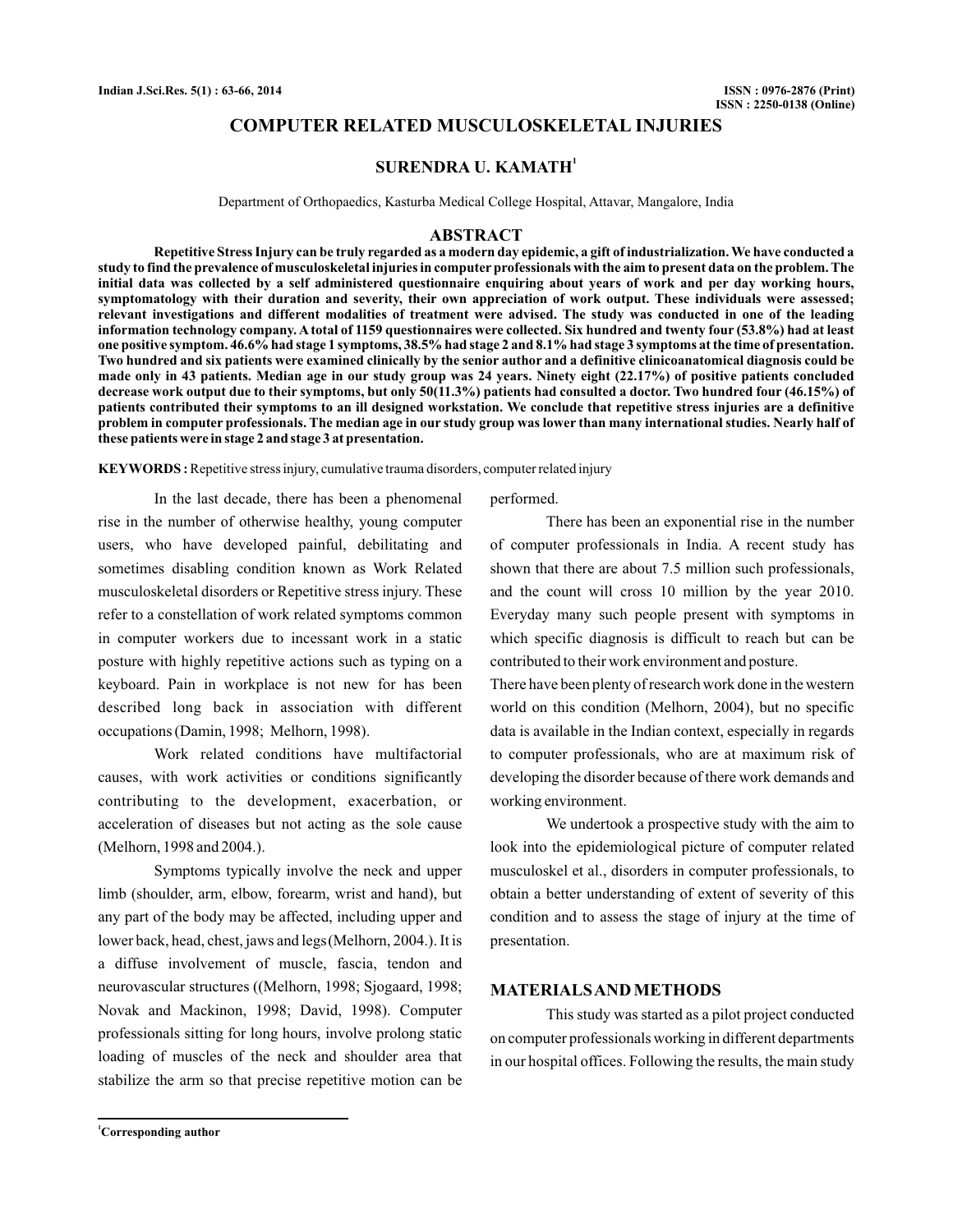was conducted after institutional ethics committee approval, between July 2008 and July 2012 at a leading information technology company.

The initial data were collected using a selfadministered questionnaire enquiring years of work including the number of hours spent in front of computer, details of symptoms, any previous treatment, and their satisfaction from their workstation. Absenteeism due to symptoms and their appreciation of work output decrement due to these symptoms was also recorded. All those patients working daily on computers and having symptoms everyday continuously for more than four weeks were included in the study.

People working on computers and also involved in other heavy manual work during working hours were excluded from study. People who have developed symptoms before their job started were excluded from study. Also people with underlying connective tissue disorder, congenital, inflammatory or infective disorders or in whom symptomatology is attributed to some trauma or accident in past were excluded from study.

Patients were grouped into different stages as per Damany and Bellis staging system

(Table 1). These individuals were called up according to symptoms severity, assessed according to their symptomatology by the senior author, relevant investigations and different modalities of treatment were advised.

## **RESULTS**

A total of 1159 completed questionnaires were analyzed between July 2008 and July 2012. Out of these, there were 799 males and 360 females in the study group.At least one positive symptom was reported by 624 subjects

(53.8%).182 patients were excluded based on exclusion criteria. Hence the total numbers of positive cases were 442(38.1%).Out of this there were 300 men (37.5% of male study population) and 142 women (39.4% of female study population). Total of 206 (46.6%) positive cases included in the study were examined by the senior author.

Median age in our study was found to be 24 years. 22.17 %( 98) of the patients felt that because of the symptoms their work output had decreased. The median numbers of hours of continuous work on computer after which break taken was found to be 2 hours. 47.5%(211) of the professionals confessed that they did not take these microbreaks.7.5 %( 33) of the patients had taken leave from there work because of there pain symptoms .Only 50 (11.3%) had shown themselves to a doctor for their pain symptoms previous to our study. 204(46.15%) of patients contributed their symptoms to an ill designed workstation and poor posture due to the same.

Symptoms at the time of presentation were staged according to Damany and Bellis staging and stage 1 symptoms were seen in 236(53.4%), stage 2 in 170 (38.5%) and stage 3 symptoms in 36(8.1%) of the patients. Low back pain was the most common presenting symptom seen in 282 (63.8%) of the patients followed by neck pain in 240(54.3%).Elbow pain was least commonly expressed symptom seen in only 39(8.8%) of the patients(Graph 1).

A definitive clinical diagnosis could be made in 43(9.7%) patients including Carpal tunnel syndrome in 12 patients, de Quervain's tenosynovitis in 6, extensor tendonitis in 2, ulnar collateral ligament of wrist affection in 1, lateral epicondylitis in 6, medial epicondylitis in 1, cubital tunnel syndrome in 5, thoracic outlet syndrome in 8,and bicipital tendonitis in 2 patients. In most of the cases, diagnosis was made on clinical grounds, but wherever required, specific investigations to those particular cases

| <b>Stage</b> | <b>Symptoms</b>                                              | <b>Duration of recovery</b> |
|--------------|--------------------------------------------------------------|-----------------------------|
|              |                                                              | with adequate treatment     |
| Stage 1      | Pain during work that eases off as soon as you leave the job | Recovery in days or weeks   |
| Stage 2      | Pain that goes home with you and interferes with daily       | Recovery in months          |
|              | activities, but disappears by the morning                    |                             |
| Stage 3      | Pain, tingling or numbness that wakes you up and stays with  | Recovery in several months  |
|              | you all day and night                                        |                             |

**Table 1 : Damany and Bellis, 2001 staging system used in this study**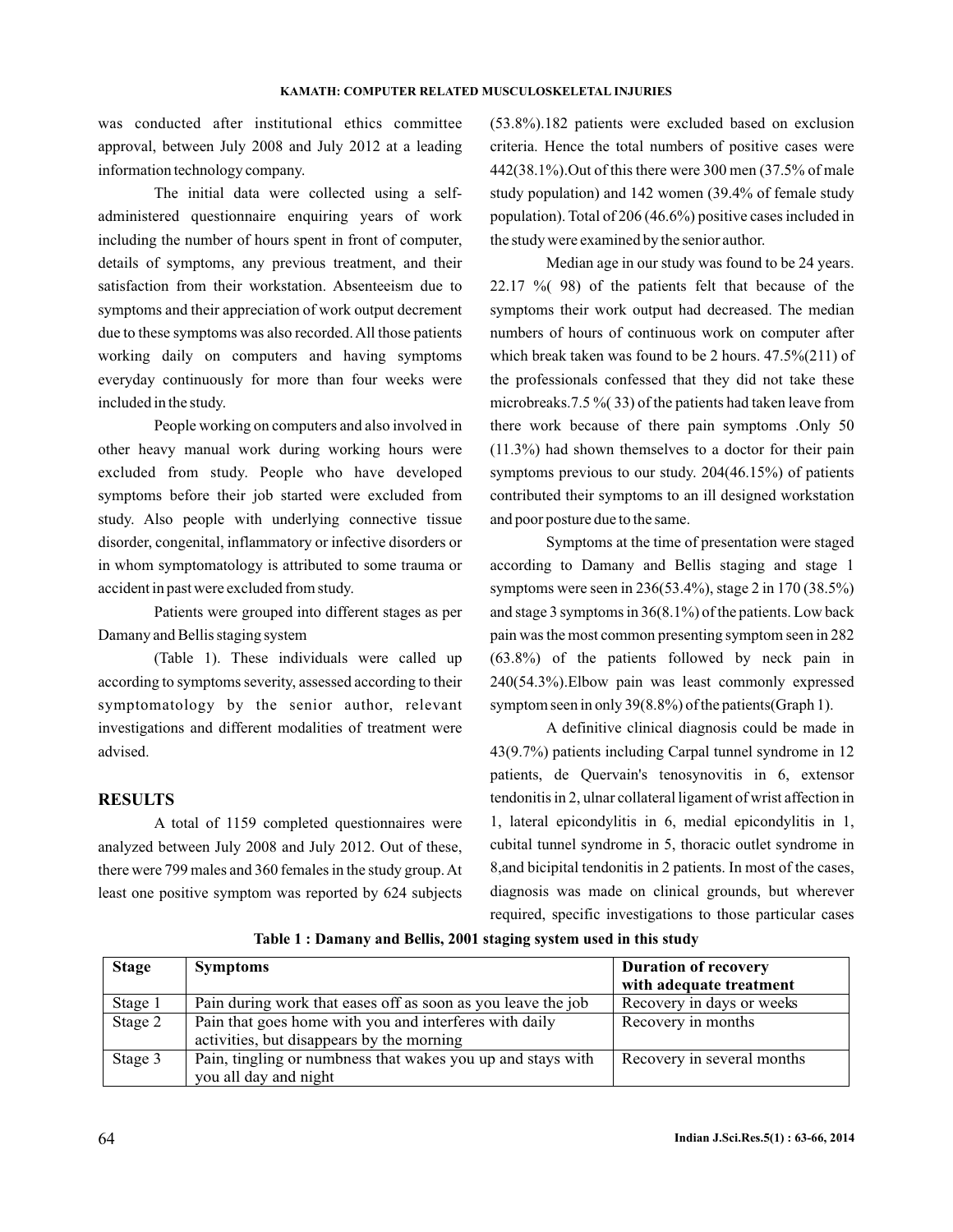



**Graph 1 : Distribution of the pain symptoms as expressed by the computer professionals is tabulated in the graph**

were asked for, and appropriate treatment was given for the same.

# **DISCUSSION**

India is standing at the verge of developing a modern epidemic- a gift of industrialization; in the form of repetitive stress injuries in computer professionals. With the boom in the software industry and more number of people joining the sector, the number of people at risk is increasing. These people are healthy, young, educated individuals who suffer from repetitive stress injury inadvertently.

In our study, 38% of the people had at least one symptom, which was persisting daily for a minimum period of continuous four weeks. There was no gender preponderance in our study group with 37.5% men and 39.4% of the women being affected. Median age of the affected study group was found to be 24 year, which was very less as compared to most of the data from the western world which shows age at which symptoms appear to be between 40 to 50 years1. The aftermaths of such illness in these individuals not only cause affection to the patient but also to the industry in the form of decreased productivity and quality, lost wages, absenteeism, doctor visits, cost of medical procedures and ergonomic modifications, compensation expenditures and money spent in recruiting and training new staff (King and Szabo, 1998). 22.17% of the patients in our study concluded that their work output has decreased because of their pain symptoms and 7.5% of the patients had actually taken leave from their work because of the pain, which accounts for the direct losses to the industry.

Significance and effectiveness of taking microbreaks from continuous monotonous repetitive work, in reducing the symptoms is well known (Damien, 1998; Melhorn, 1998).The median number of hours of continuous work on computer after which break was required, as expressed in questionnaire was found to be 2 hours, but only 52.5% of the people concluded that they actually took breaks at that time and rest contributed their inability to take such breaks, to heavy workload. Inspite of the fact that such a large proportion of the workers are affected, only 11.3% had shown themselves to a doctor for their pain symptoms previous to our study. 46.6% of the patients were already in stage 2 and 3 at the time this study was conducted. The victims are not compensable in India and this can be one of the causes of low reporting of the condition as no financial gain is the offering. Most of the professionals underestimate the seriousness of the condition and seek medical help only when the symptoms are severe. This clearly shows the ignorance of the worker as well as the industry, in recognizing the early symptoms, its implications and future complications. Patients who sought treatment from the doctor, had stage 2 and 3 illness. Early identification of the